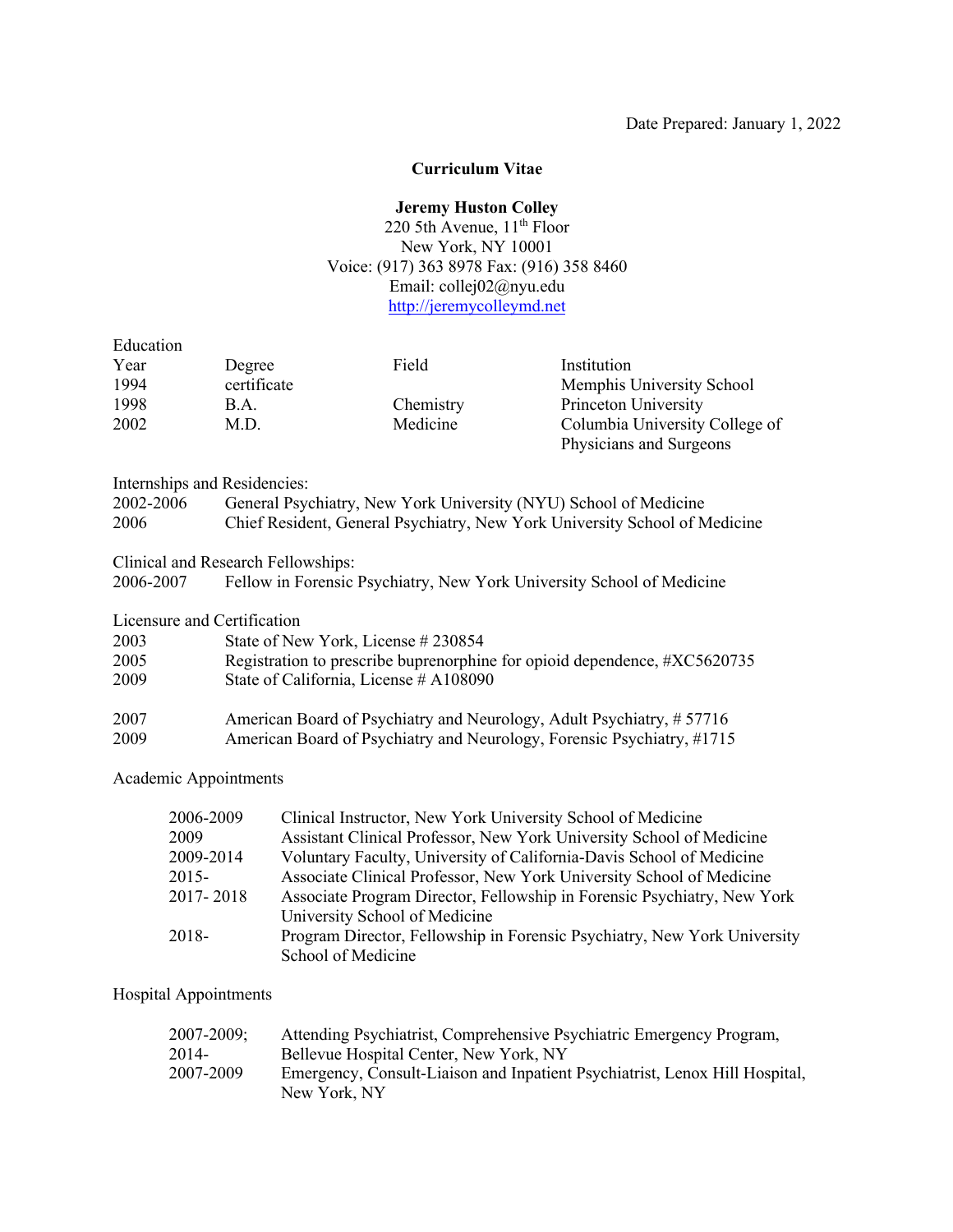| 2007-2009 | Attending Psychiatrist, Manhattan and Rikers Island Assisted Outpatient          |
|-----------|----------------------------------------------------------------------------------|
|           | Treatment Program, New York, NY                                                  |
| 2007-2009 | Attending Psychiatrist, Forensic Psychiatry Inpatient Service, Bellevue Hospital |
|           | Center                                                                           |
| 2008      | Unit Chief, Forensic Psychiatry Inpatient Service, Bellevue Hospital Center      |
| 2009      | Section Chief, Forensic Psychiatry Inpatient Service, Bellevue Hospital Center   |
| 2009      | Associate Director, Division of Forensic Psychiatry, Bellevue Hospital Center    |
|           | and New York University School of Medicine                                       |
| 2009-2013 | Clinical Director, Inpatient Psychiatry Service, Mule Creek State Prison, Ione,  |
|           | CA.                                                                              |
| 2014-2021 | Director, Division of Forensic Psychiatry, Bellevue Hospital Center, NYU         |
|           | School of Medicine                                                               |
| 2014-     | Chair, Psychiatry and Law Enforcement Threat Assessment Committee, Bellevue      |
|           | Hospital Center                                                                  |
| 2016-     | Officer, Credentialing Committee, Medical Staff, Bellevue Hospital Center        |
| 2017-2021 | Associate Chief of Psychiatry and Director of Inpatient Psychiatry, Bellevue     |
|           | <b>Hospital Center</b>                                                           |
| 2020-2021 | Interim Director, Comprehensive Emergency Psychiatry Program, Bellevue           |
|           | Hospital Center (CPEP)                                                           |
|           |                                                                                  |

Other Professional Positions and Major Visiting Appointments

| 2006-    | Private Practice in Adult, Adolescent and Forensic Psychiatry               |
|----------|-----------------------------------------------------------------------------|
| $2013-$  | Forensic Evaluator, Fitness for Duty, United States Department of Defense   |
| $2013-$  | Certified administrator, scorer and interpreter for the MMPI-2, MFAST, SIRS |
|          | and TOMM, psychological tests used to detect malingering of mental illness  |
| $2015 -$ | Forensic Examiner, Office of Professional Medical Conduct, New York State   |

Awards and Honors

| 1998      | Departmental Honors, Chemistry, Princeton University                    |
|-----------|-------------------------------------------------------------------------|
| 2004      | National high score, Columbia Psychotherapy Skills Test                 |
| 2004      | Finalist, American Psychoanalytic Association Resident Fellowship       |
| 2006      | Wendy Rives Award for Outstanding Resident in Emergency Psychiatry, NYU |
|           | School of Medicine                                                      |
| 2011-2012 | National Health Service Corp Loan Repayment Recipient, Mule Creek State |
|           | Prison                                                                  |

# Major Committee Assignments

| 2011-2014 | Professional Practice Executive Committee, Voting Member, Department of       |
|-----------|-------------------------------------------------------------------------------|
|           | Corrections and Rehabilitation, State of California                           |
| 2015-     | Mayor Bill DeBlasio's Task Force on Mental Health and Criminal Justice, New   |
|           | York, NY, Jail Workgroup                                                      |
| 2015-     | Advisor, Mental Health and Criminal Justice, Manhattan Office of the District |
|           | Attorney, New York, NY                                                        |
| 2015-2017 | Chair, Grand Rounds, Department of Psychiatry, Bellevue Hospital Center       |
| 2018      | Medical Director, Quality Improvement and Safety, Department of Psychiatry,   |
|           | <b>Bellevue Hospital Center</b>                                               |
| 2019      | Workplace Violence Committee, Bellevue Hospital                               |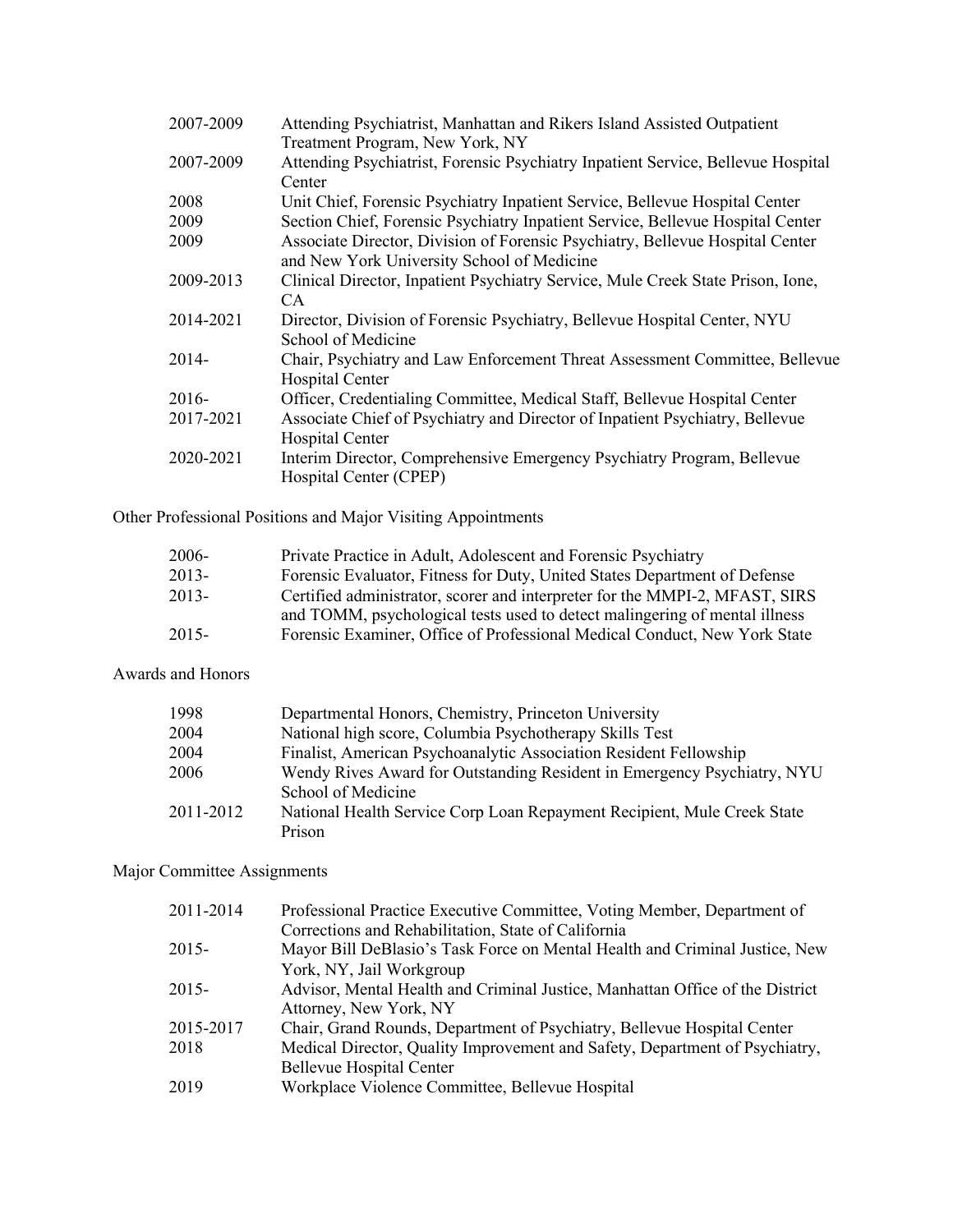Memberships, Offices and Committee Assignments in Professional Societies

| 2003-2009 | American Psychiatric Association                                     |
|-----------|----------------------------------------------------------------------|
| 2003-     | American Medical Association                                         |
| 2005-     | American Academy of Psychiatry and the Law                           |
| 2014-     | Councilor, Tri-State Chapter, American Academy of Psychiatry and Law |

Editorial Positions

| 2020 |  |  | Book proposal editor and reviewer, Oxford University Press |  |
|------|--|--|------------------------------------------------------------|--|
|------|--|--|------------------------------------------------------------|--|

Principal Clinical and Hospital Responsibilities

| 2009-2010 | Suicide Prevention Focused Improvement Team Coordinator, Mule Creek State       |
|-----------|---------------------------------------------------------------------------------|
|           | Prison, Ione, CA                                                                |
| 2009-2010 | Liaison to the Department of State Hospitals, Mule Creek State Prison, Ione, CA |

Major Administrative Responsibilities

| 2006-2009       | Selection Committee, Residency in General Psychiatry, NYU School of                     |
|-----------------|-----------------------------------------------------------------------------------------|
|                 | Medicine                                                                                |
| $2007 - 2009$ ; | Selection Committee, Fellowship in Forensic Psychiatry, NYU School of                   |
|                 | Medicine                                                                                |
| 2009            | Senior Psychiatrist, Supervisor, Mule Creek State Prison, Ione, California              |
| 2010-2011       | Chief Psychiatrist, Mule Creek State Prison                                             |
| 2011-2012       | Staff Psychiatrist and Chief Psychiatrist, Acting, Mule Creek State Prison <sup>1</sup> |
| 2013            | Chief Psychiatrist, Mule Creek State Prison                                             |
| 2013-2014       | Senior Psychiatrist, Supervisor, California State Prison, Sacramento, California        |
| $2014-$         | Selection Committee, Fellowship in Forensic Psychiatry, NYU School of                   |
|                 | Medicine                                                                                |
| 2014-           | Selection Committee, Residency in General Psychiatry, NYU School of                     |
|                 | Medicine                                                                                |
| 2016-           | Admissions Officer, NYU School of Medicine                                              |
|                 |                                                                                         |

Teaching Experience

| 2007-2009 | Course Director, Correctional Psychiatry Module, Fellowship in Forensic      |
|-----------|------------------------------------------------------------------------------|
|           | Psychiatry, NYU School of Medicine, 10 hours per year                        |
|           | Associate Course Director, Mood Disorders Module, Graduate Medical           |
|           | Education, Department of Psychiatry, NYU School of Medicine, 10 hours per    |
|           | year                                                                         |
|           | Course Preceptor, Interviewing for Medical Students, NYU School of Medicine, |
|           | 10 hours per year                                                            |
| 2009-2014 | Voluntary Faculty, Program in Psychiatry and Law, UC-Davis School of         |
|           | Medicine, 5 hours a year                                                     |

<sup>&</sup>lt;sup>1</sup> From 2011 to 2012 I worked as a staff psychiatrist providing direct patient care to qualify for loan repayment from the National Health Service Corp while maintaining responsibilities as Chief Psychiatrist.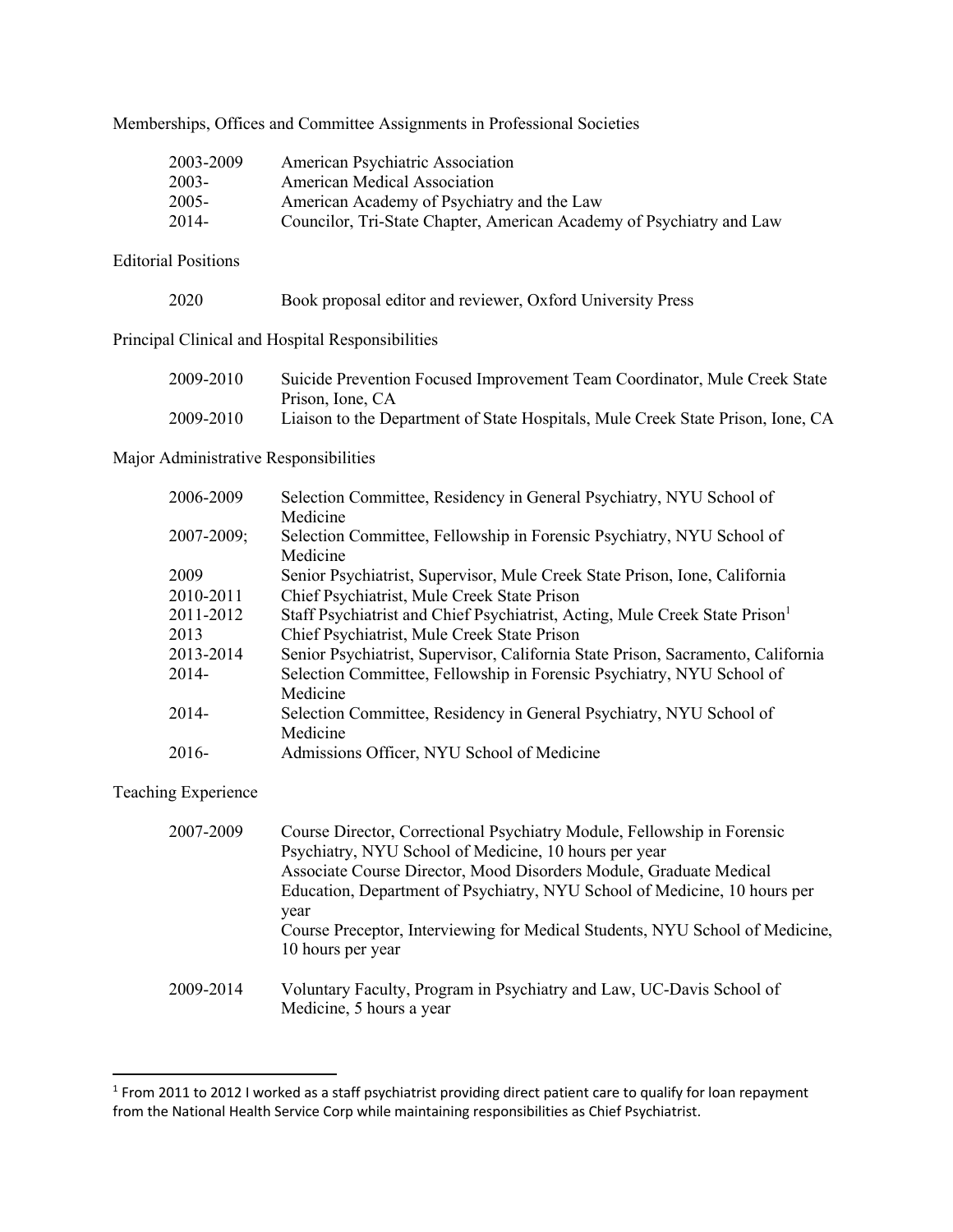| $2014-$  | Course co-director, "Landmark Cases in Psychiatry and Law," Fellowship in<br>Forensic Psychiatry, NYU School of Medicine, 60 hours per year<br>Course co-director, "Philosophy of Law," Fellowship in Forensic Psychiatry,<br>NYU School of Medicine, 12 hours per year |
|----------|-------------------------------------------------------------------------------------------------------------------------------------------------------------------------------------------------------------------------------------------------------------------------|
| 2016-    | Course Director, Philosophy of Forensic Psychiatry, NYU School of Medicine,<br>60 hours per year<br>Director of Residency Education in Forensic Psychiatry, NYU School of<br>Medicine, 30 hours per year                                                                |
| $2017 -$ | Malingering and Deception, Fellowship in Forensic Psychiatry, NYU School of<br>Medicine, 2 hours per year<br>Harms of Solitary Confinement, Fellowship in Forensic Psychiatry, NYU School<br>of Medicine, 2 hours per year                                              |

Mentoring of Graduate Students, Residents, Post-Doctoral Fellows

| $2007 - 2009$ ; | Clerkship Site Director, Bellevue Hospital Prison Ward, Fellowship in Forensic 2                         |
|-----------------|----------------------------------------------------------------------------------------------------------|
| 2014-           | Psychiatry, NYU School of Medicine, 4 fellows per year                                                   |
|                 | Clerkship Site Director, Bellevue Hospital Prison Ward, 3 <sup>rd</sup> and 4 <sup>th</sup> year medical |
|                 | students, NYU School of Medicine, 4 students per rotation, 6 rotations per year                          |
|                 | Supervision of 2 residents per year in general psychiatry, PGY 3s and 4s, NYU                            |
|                 | School of Medicine                                                                                       |
|                 |                                                                                                          |

2016 - Mentor, Research Projects for  $4<sup>th</sup>$  year medical students in Forensic Psychiatry, NYU School of Medicine

### Teaching Awards Received

| 2016 | Teacher of the Year, New York University School of Medicine, Forensic |
|------|-----------------------------------------------------------------------|
|      | Psychiatry                                                            |
| 2019 | Teacher of the Year, New York University School of Medicine, Forensic |
|      | Psychiatry                                                            |

#### Major Research Interests

- 1. Effects of police involvement and arrest on legal and clinical outcomes for mentally ill detainees and prisoners
- 2. Evaluation, treatment and ethics related to Factitious Disorders in Correctional Settings
- 3. Harms of solitary confinement
- 4. Alternative to incarceration for defendants with severe mental disorders

# Grants Received

National Institute of Health Medical Student Research to investigate Relationship Betrayal as a Factor in Combat-Related PTSD Principal Investigator: Bruce Dohrenwend, PhD, NYSPI and Mailman School of Public Health, Columbia University October 2002 to October 2003 \$10,000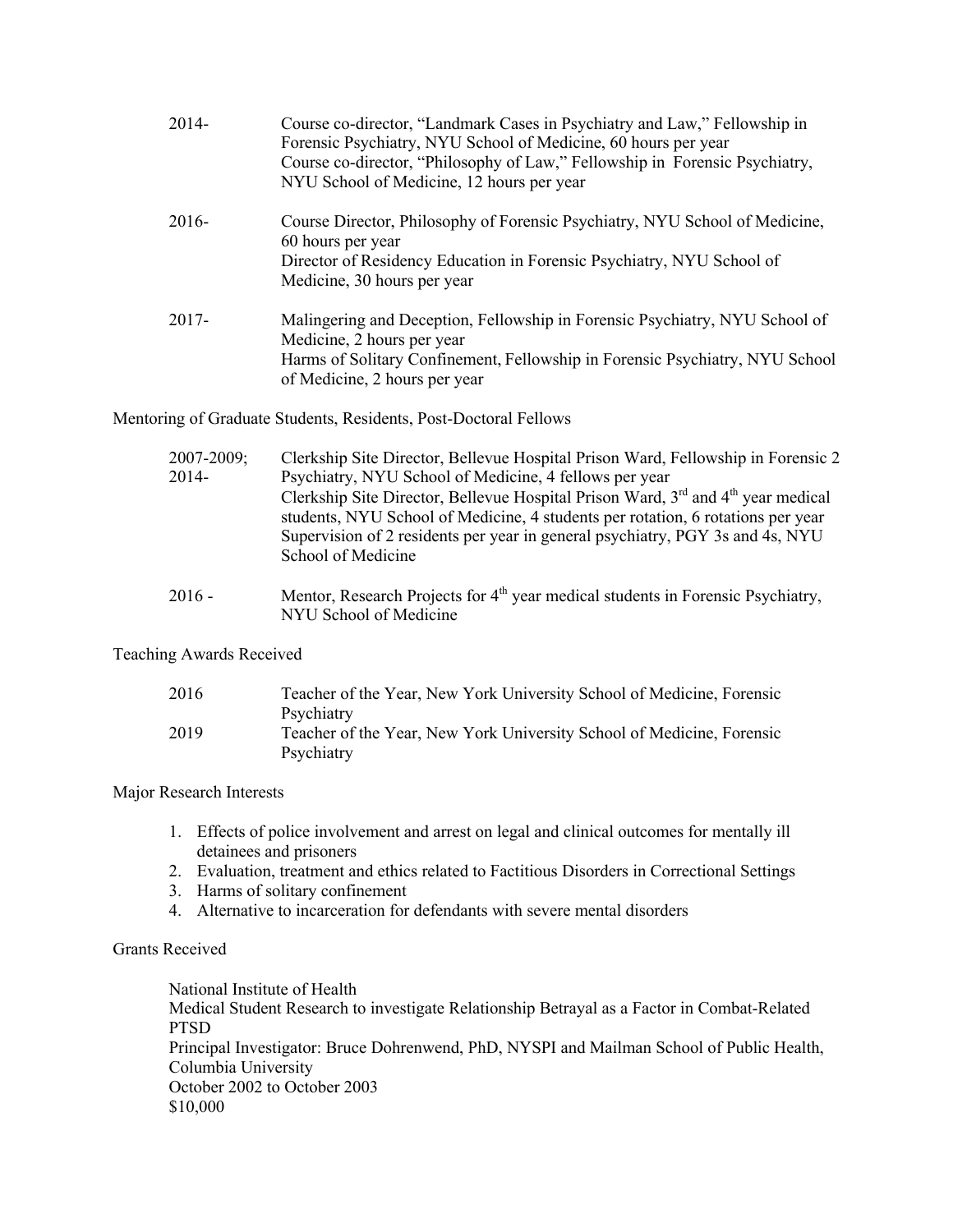## Patents

None

# Invited Seminars and Lectures

| 2003      | Grand Rounds, Department of Psychiatry, NYU School of Medicine; "Medical<br>Evaluation of First Break Psychosis in the Emergency Department"                                                                                                                                                                                                                                                                                                                                                                                                                                                                                                                                                                                                                                                                                                              |
|-----------|-----------------------------------------------------------------------------------------------------------------------------------------------------------------------------------------------------------------------------------------------------------------------------------------------------------------------------------------------------------------------------------------------------------------------------------------------------------------------------------------------------------------------------------------------------------------------------------------------------------------------------------------------------------------------------------------------------------------------------------------------------------------------------------------------------------------------------------------------------------|
| 2006      | "Police and Emergency Psychiatry," Forensic Inpatient Psychiatric Service,<br><b>Bellevue Hospital Center</b><br>"Informed Consent for Treatment," NYU School of Medicine, Graduate Medical<br>Education Core Curriculum in Forensic Psychiatry<br>"Psychiatry and the Criminal Law," NYU School of Medicine, Graduate Medical<br>Education Core Curriculum in Forensic Psychiatry<br>"Assisted Outpatient Treatment: an Overview," NYU School of Social Work                                                                                                                                                                                                                                                                                                                                                                                             |
| 2007      | "Psychiatrist as Expert Witness," Cardozo School of Law, Mock Trial<br>"Pharmacology of Commonly Abused Substances among Adolescents," National<br>Meeting, American Society for Adolescent Psychiatry, Santa Monica, CA                                                                                                                                                                                                                                                                                                                                                                                                                                                                                                                                                                                                                                  |
| 2007-2009 | "Bipolar Disorder: Nosology and Co-morbidities," Graduate Medical Education,<br>Core Curriculum, Department of Psychiatry, NYU School of Medicine<br>"Bipolar Disorder: Diagnosis and Treatment," Undergraduate Medical<br>Education, Core Curriculum, NYU School of Medicine<br>"Violence Risk Assessment," Graduate Medical Education, Core Curriculum,<br>Department of Psychiatry, NYU School of Medicine<br>"Correctional Psychiatry," Graduate Medical Education, Core Curriculum,<br>Department of Psychiatry, NYU School of Medicine<br>"Risk Assessment for Suicide in Jails and Prisons," Correctional Psychiatry<br>Module, Fellowship in Forensic Psychiatry, NYU School of Medicine<br>"Sociology and Epidemiology of Correctional Psychiatry," Correctional<br>Psychiatry Module, Fellowship in Forensic Psychiatry, NYU School of Medicine |
| 2008      | "Teaching Ethics in Forensic Psychiatry Fellowship Training," Annual Meeting,<br>American Academy of Psychiatry and the Law (AAPL), Seattle, WA<br>Chair, Conference on International Forensic Psychiatry, Tri-State Chapter,<br>American Academy of Psychiatry and the Law, NYU School of Medicine                                                                                                                                                                                                                                                                                                                                                                                                                                                                                                                                                       |
| 2009      | "Civil Commitment," Introduction to Forensic Psychology, Long Island<br>University<br>"When Psychiatrists are Insane," Case Conference Presenter, Annual Meeting of<br>the Royal College of Psychiatrists, Barcelona, Spain<br>"Psychiatry and the Criminal Law," Grand Rounds, Rockland State Psychiatry<br>Center, Orangeburg, NY<br>Chair, Conference on International Forensic Psychiatry, Tri-State Chapter,<br>American Academy of Psychiatry and the Law, Royal College of Psychiatrists,<br>London, England                                                                                                                                                                                                                                                                                                                                       |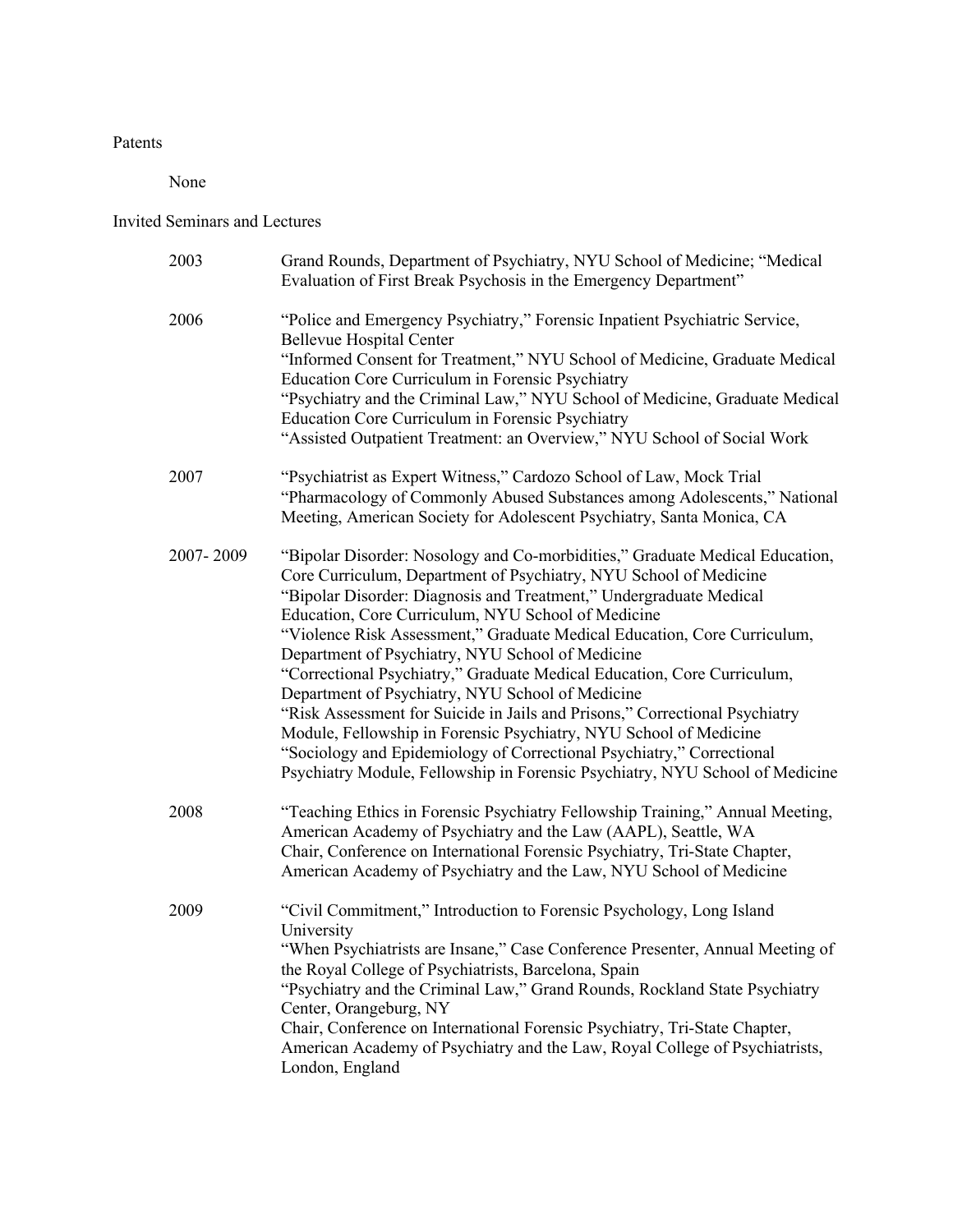| 2009-2013 | "Philosophy of Law, Psychiatry and Forensic Psychiatry," University of<br>California-Davis Program in Psychiatry and the Law                                                                                          |
|-----------|-----------------------------------------------------------------------------------------------------------------------------------------------------------------------------------------------------------------------|
| 2012      | "Ethical Treatment of Patients who Self-injure," American Correctional Health<br>Services Association, California-Nevada Chapter Annual Meeting, San Diego,                                                           |
| 2009-2014 | CA<br>"Ethical Considerations in Managing Suicide Risk in Maximum Security<br>Prisons," Continuing Medical Education, Department of Corrections and                                                                   |
| 2014      | Rehabilitation<br>"Death by Homicide and Suicide in Jails and Prisons," Bellevue Hospital<br>Department of Psychiatry, Grand Rounds                                                                                   |
| 2015      | "Risk of violence for civilian psychiatric inpatients on discharge," Morbidity and<br>Mortality Conference, Bellevue Hospital Department of Psychiatry                                                                |
| 2015      | "Psychiatry and Criminal Law," Bellevue Hospital Department of Psychiatry<br><b>Grand Rounds</b>                                                                                                                      |
|           | "Ethics and Law of Coercive Treatments in Psychiatry," Bellevue Hospital<br>Department of Psychiatry Grand Rounds                                                                                                     |
|           | "Law Enforcement and Psychiatry at Bellevue Hospital Center," Innovative<br>Programs, Annual Meeting of the Institute on Psychiatric Services, American<br>Psychiatric Association, New York, NY                      |
|           | "Solitary Confinement: None of Our Business?" Grand Rounds, Department of<br>Psychiatry, NYU School of Medicine, December 10, 2015                                                                                    |
| 2016      | "The New York State Justice Center," Bellevue Hospital Department of<br><b>Psychiatry Grand Rounds</b>                                                                                                                |
|           | "New York State Family Health Care Decision Act," Bellevue Hospital<br>Department of Psychiatry Grand Rounds                                                                                                          |
|           | "Testifying in Mental Hygiene Court," Bellevue Hospital Department of                                                                                                                                                 |
|           | <b>Psychiatry Grand Rounds</b><br>"Suicide Risk Assessment," Bellevue Hospital Department of Psychiatry Grand<br>Rounds                                                                                               |
|           | "Documentation of Psychiatric Emergencies," Bellevue Hospital Department of<br><b>Psychiatry Grand Rounds</b>                                                                                                         |
|           | "Harms Of Solitary Confinement," Grand Rounds, Department of Psychiatry,<br>Einstein Medical Center, Philadelphia, PA                                                                                                 |
|           | "Sexually Violent Predator Legal Teams: Do They Matter?" Annual Meeting of<br>the American Academy of Psychiatry and Law, Portland, OR                                                                                |
|           | "Characteristics of Arrested Hospitalized Inpatients who Assault Staff?" Annual<br>Meeting of the American Academy of Psychiatry and Law                                                                              |
|           | "Treatment over Objection in a City Jail System?" Annual Meeting of the<br>American Academy of Psychiatry and Law, Portland, OR                                                                                       |
|           | "Phenomenology of Self-Harm among Prison Inmates," Annual Meeting of the<br>American Academy of Psychiatry and Law, Portland, OR                                                                                      |
| 2017      | "The Case for Landmark Cases," Annual Meeting of the American Academy of<br>Psychiatry and Law, Denver, CO                                                                                                            |
|           | "Police Arrest for Psychiatric Hospitalization," Annual Meeting of the American<br>Academy of Psychiatry and Law, Denver, CO                                                                                          |
|           | "Supervision for NGRI and MDO: Risks, Needs and Responsivity," Annual                                                                                                                                                 |
|           | Meeting of the American Academy of Psychiatry and Law, Denver, CO<br>"Sexually Violent Predators who Recidivate while Civilly Committed," Annual<br>Meeting of the American Academy of Psychiatry and Law, Denver, CO |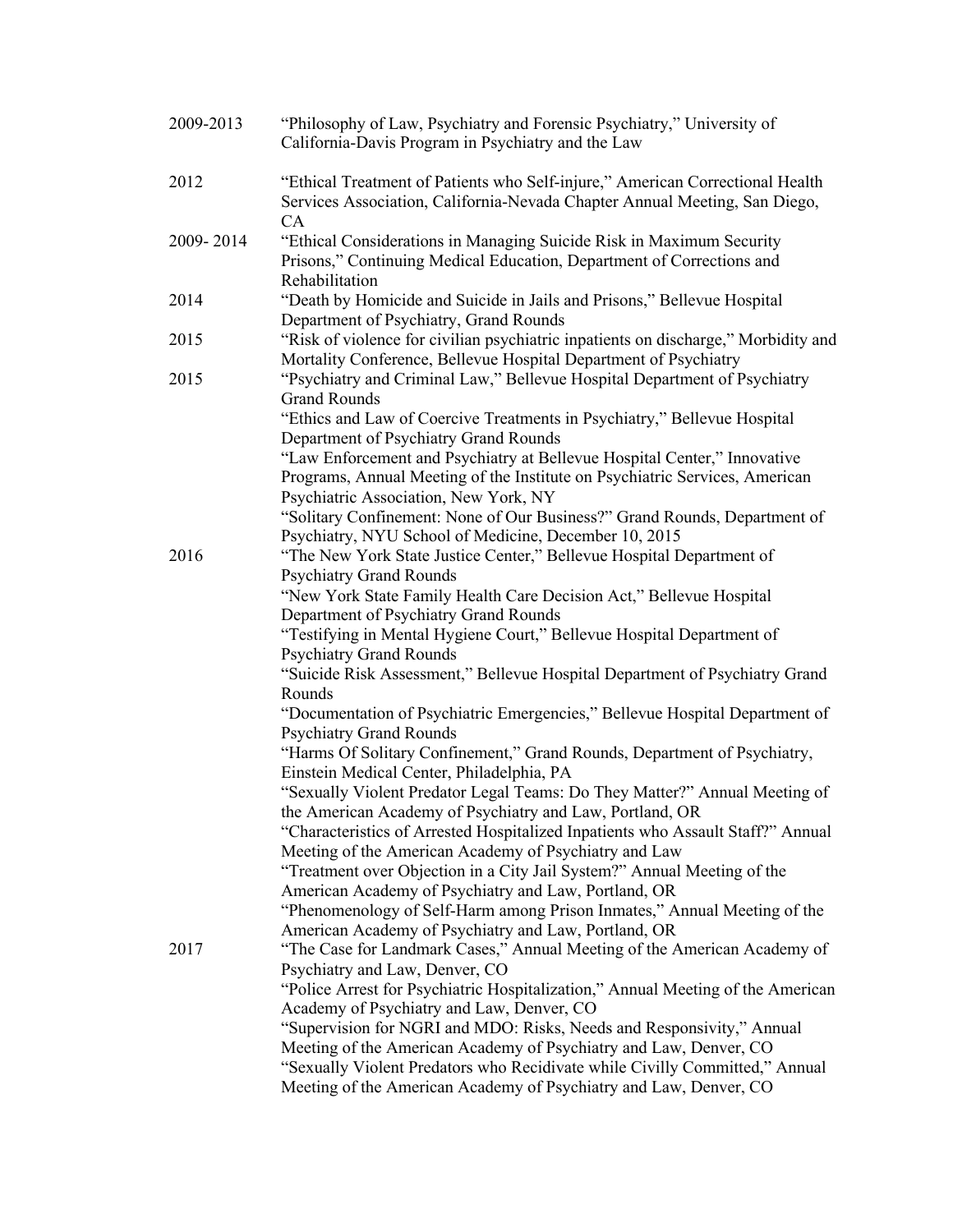| 2018 | "Preventive Detention," Bellevue Hospital Department of Psychiatry Grand<br><b>Rounds</b>                                                                                                                                                                                                                                                                                                                                                 |
|------|-------------------------------------------------------------------------------------------------------------------------------------------------------------------------------------------------------------------------------------------------------------------------------------------------------------------------------------------------------------------------------------------------------------------------------------------|
| 2019 | "Reasonable Medical Certainty: Clear and Convincing or Legal Fiction,"<br>Meeting of the American Academy of Psychiatry and Law, Baltimore, MD<br>"Who Needs Experts? Determinations of Risk in Civil Commitment,"<br>Meeting of the American Academy of Psychiatry and Law, Baltimore, MD<br>"Beyond Treatment and Punishment: The Incapacitated, Permanently Insane,"<br>Grand Rounds, Department of Psychiatry, NYU School of Medicine |
| 2021 | "Delusions, Overvalued Ideas, and the Case of Incels," Grand Rounds,<br>Department of Psychiatry, NYU School of Medicine                                                                                                                                                                                                                                                                                                                  |
| 2021 | "Capacity Assessments in the Medical Emergency Department: NYS Family<br>Health Care Decision Act," Bellevue Hospital Department of Psychiatry Grand<br>Rounds                                                                                                                                                                                                                                                                            |
| 2022 | "Conservatorship," Grand Rounds, Department of Psychiatry, NYU School of<br>Medicine                                                                                                                                                                                                                                                                                                                                                      |

# Workshops

None

### Board and Community Organization

2011-2014 Alumni Interviewer, Undergraduate Admissions, Princeton University

### Military Service

None

### Bibliography

### Books

1. *Landmark Cases in Forensic Psychiatry*, 2nd Edition, Oxford University Press, 2019.

### Peer Reviewed Journals

- 2. Colley, J., et al."SnAR Reactions with Fluoroarene-Cr(CO)2L Complexes, where L is a Potential Linker for Solid Phase Synthesis." *Tetrahedron Letters* 39 (1998) 7683-7686
- 3. Colley, J. "Providing Care to Detainees and Ethics of Forensic Psychiatry at Guantanamo Bay: the experience of James Yee." *Journal of Muslim Mental Health*, October 2006.
- 4. Colley, J. "Case Law Considerations in the use of ASPD in SVP/SDP Assessments," *Journal of the American Academy of Psychiatry and Law*, December 2021.

### Textbook Chapters

1. Bernstein et al. "Capacity and Other Legal Issues." Chapter 4, *On-Call Psychiatry*. Elsevier 2006,  $3<sup>rd</sup>$  Edition.